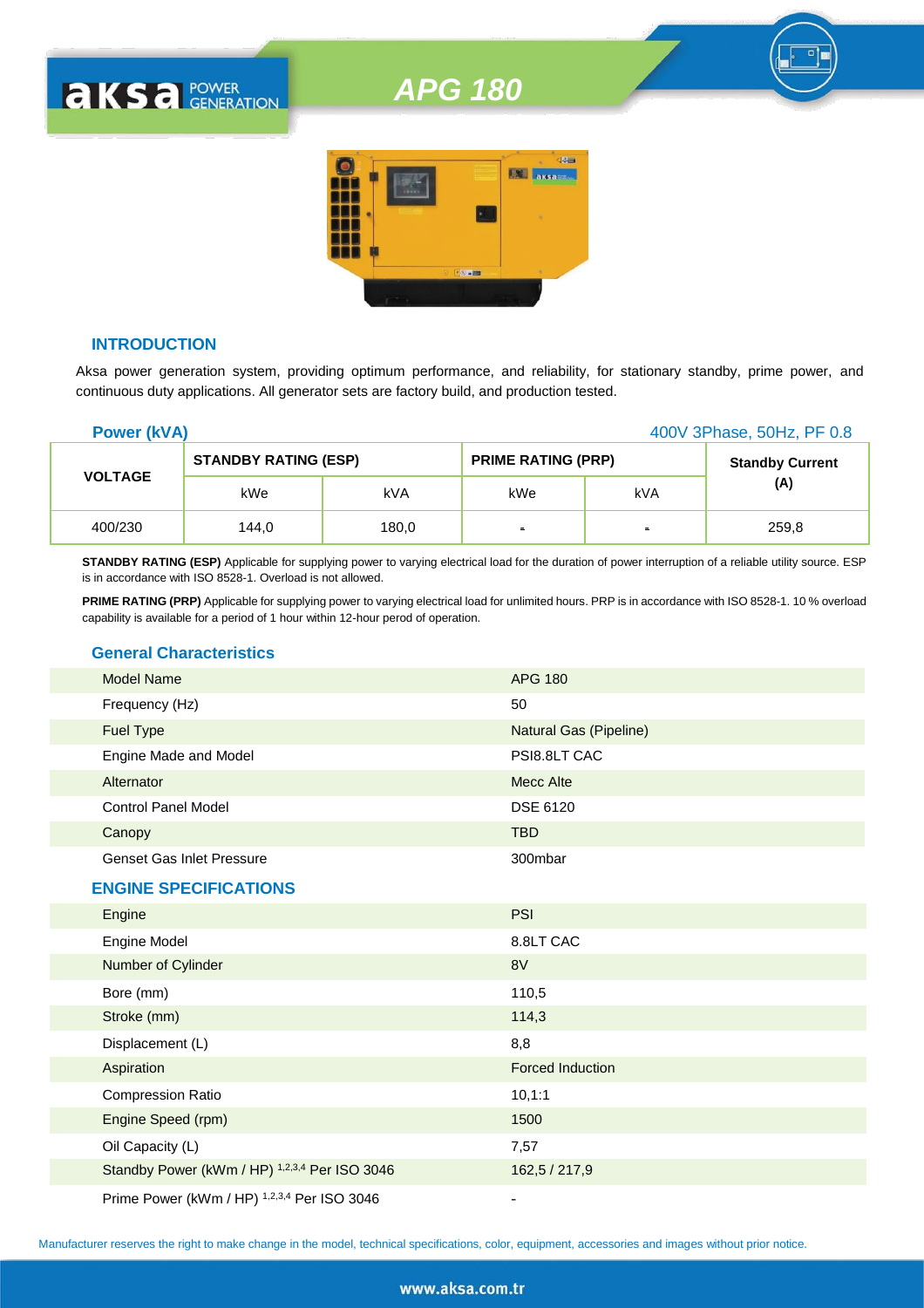*APG 180*



# **ALTERNATOR CHARACTERISTICS**

**AKSA POWER** 

| <b>Manufacturer</b>               | <b>Mecc Alte</b> |
|-----------------------------------|------------------|
| Alternator Made and Model         | ECP 34 2L/4C     |
| Frequency (Hz)                    | 50               |
| Power (kVA)                       | 165              |
| Voltage (V)                       | 400              |
| Phase                             | 3                |
| A.V.R.                            | <b>DSR</b>       |
| Voltage Regulation                | $(+/-)1%$        |
| <b>Insulation System</b>          | H                |
| Protection                        | IP <sub>23</sub> |
| <b>Rated Power Factor</b>         | 0,8              |
| Weight Comp. Generator (kg)       | 440              |
| Cooling Air (m <sup>3</sup> /min) | 29,2             |
|                                   |                  |

#### **Canopy Dimensions**

| Length (mm) | <b>TBD</b> |
|-------------|------------|
| Width (mm)  | <b>TBD</b> |
| Height (mm) | <b>TBD</b> |

1 Max load and overload ratings based on ISO 3046 gross flywheel power.

2 Technical data based on ISO 3046-1 standards of 77°F(25°C), 14.5Psia (100kPa) and 30% relative humidity.

3 Production tolerances in engines and installed components can account for power variations of ± 5%. Altitude, temperature and excessive exhaust and intake restrictions should be applied to power calculations.

4 All fuel and thermal calculations unless otherwise noted are done at ISO 3046 rated load using LHV for NG of 48.17 MJ/kg.

5 At 0.5 in-H2O of Package Restriction at STP

6.Volume calculated using density of 0.717 kg/m3 for NG, 0.51 kg/L for LPG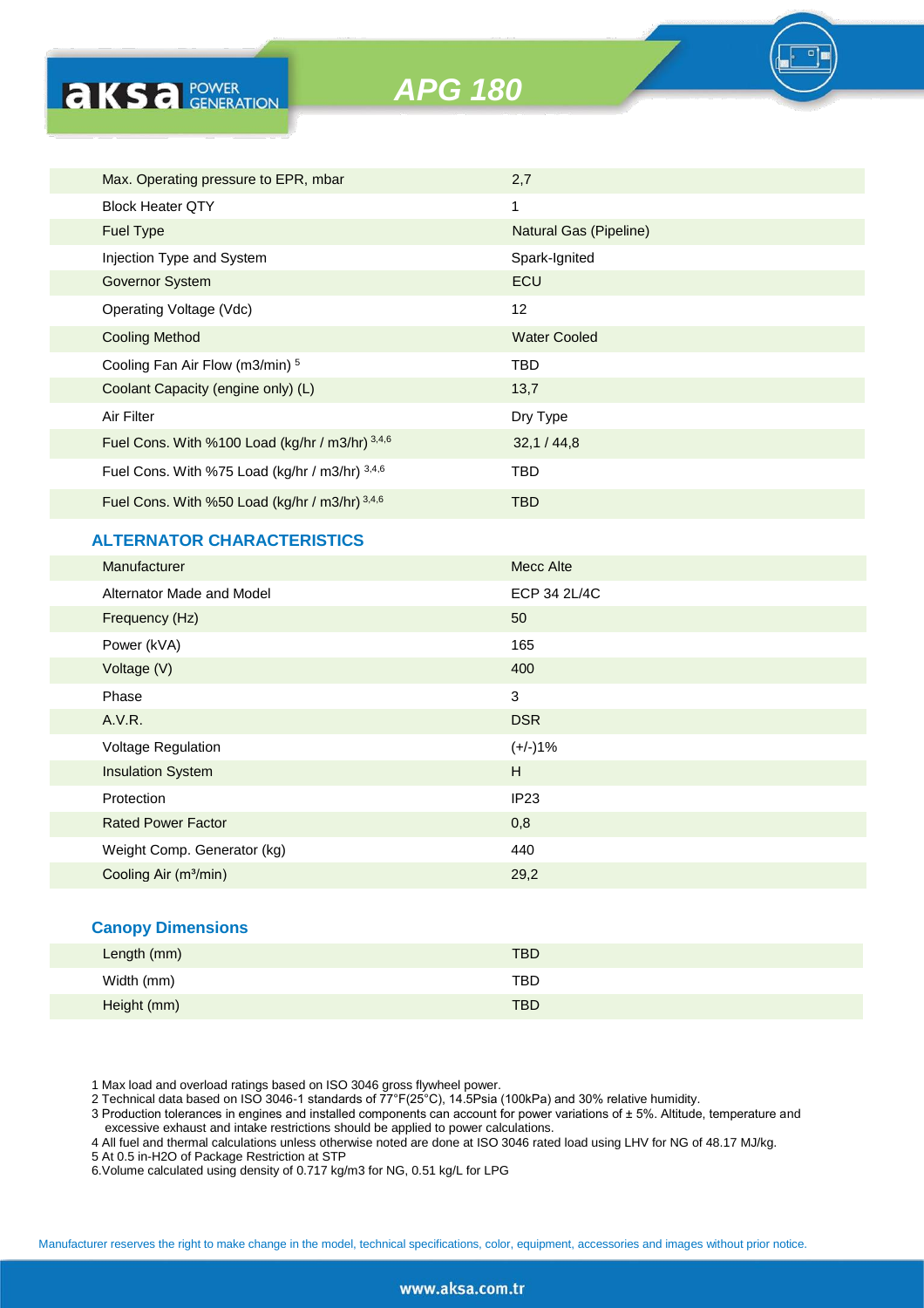# *APG 180*

# **AKSA** POWER



- **1.**Steel structures
- **2.** Emergency stop push button
- **3.** Canopy and panels made from powder coated sheet steel.
- **4.** Control panel is mounted on the baseframe. Located at the right side of the generator set
- **5.** Oil could be drained via valve and a hose
- **6.** Exhaust system in the canopy
- **7.** Special large access doors for easy maintanance
- **8.** In front and back side special large access doors for
- easy maintanance **8.** Base frame -fuel tank
- 
- **9.** Special large access doors for easy maintanance **10.** Lifting points **11.** The cap on the canopy provides easy accsess
- to radiator cap.
- **12.** Sound proofing materials
- **13.** Plastic air intake pockets.

#### **INTRODUCTION**

Sound-attenuated and weather protective enclosures for generating sets from Aksa, meet event the sound requirements and provide optimum protection from inclement weather and development by our specialist acoustic engineers. Our modular designed sound insulated canopies provide ease of access for servicing and general maintenance and interchangeable components permitting on-site repair. Enclosures are designed to optimize genset cooling performance, providing you with confidence that genset ratings and ambient capability.

| <b>Control Panel</b>       |               |  |
|----------------------------|---------------|--|
| Control Module             | <b>DSE</b>    |  |
| Control Module Model       | DSE 6120      |  |
| <b>Communication Ports</b> | <b>MODBUS</b> |  |



#### **Devices**

DSE, model 6120 Auto Mains Failure control modüle, Battery charger input 198-264 volt, output 27,6 V 5 A (24 V) or 13,8 Volt 5A (12V), Emergency stop push button and fuses for control circuits

#### **CONSTRUCTION and FINISH**

Comonents installed in sheet steel enclosure.

Phosphate chemical, pre-coating of steel provides corrosion resistant surface

Polyester composite powder topcoat forms high gloss and extremely durable finish

Lockable hinged panel door provides for easy component access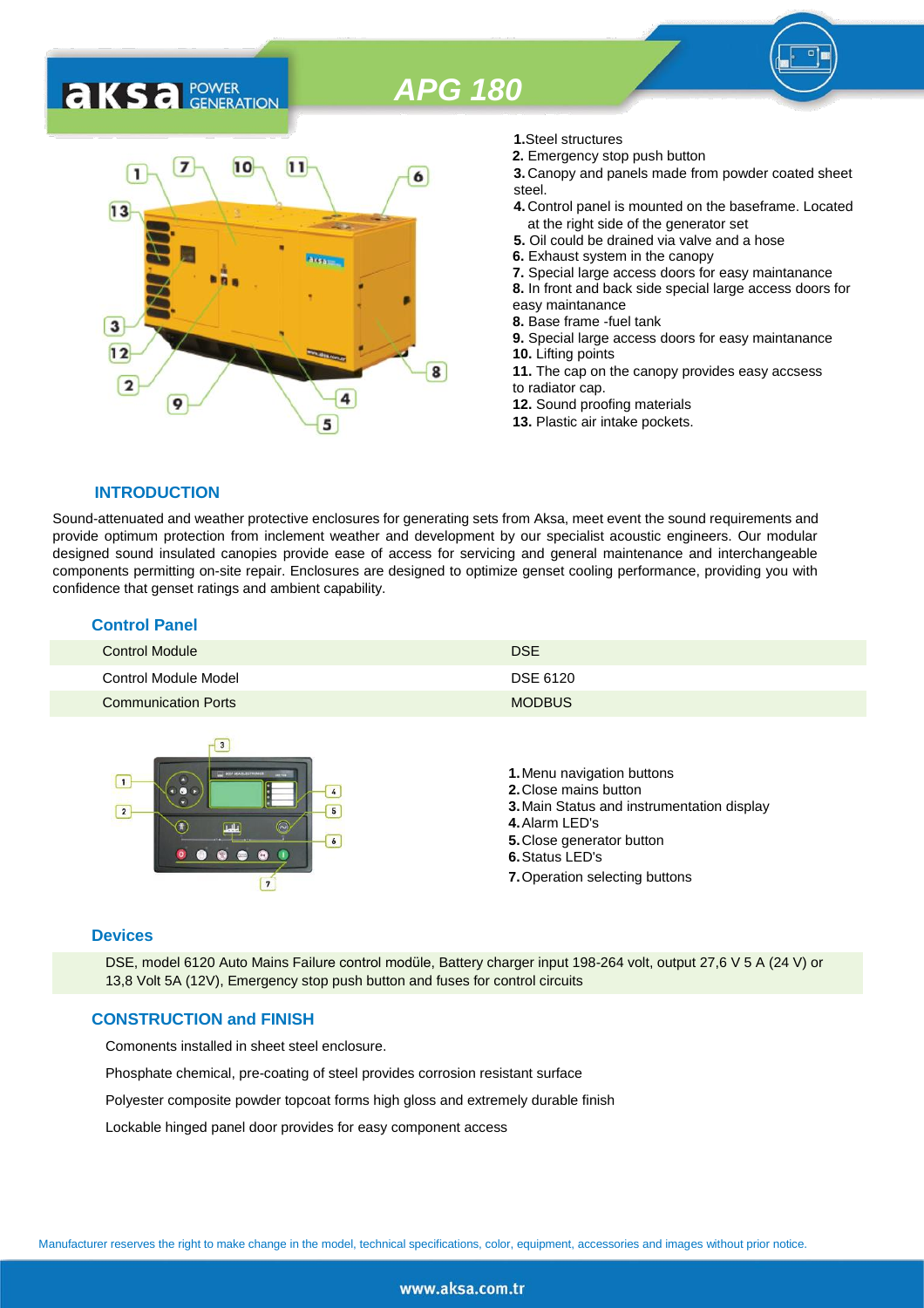

# **INSTALLATION**

Control panel is mounted on baseframe with steel stand. Located at the right side of the generator set (When you look at the Gen.Set. from Alternator).

# **GENERATING SET CONTROL UNIT**

The DSE 6120 module has been designed to monitor generator frequency, volt, current, engine oil pressure, coolant temperature running hours and battery volts.

Module monitors the mains supply and switch over to the generator when the mains power fails.

The DSE6120 also indicates operational status and fault conditions, Automatically shutting down the Gen. Set and giving true first up fault condition of Gen. Set failure.The LCD display indicates the fault.

#### **STANDARD SPECIFICATIONS**

- Microprocessor controlled.
- LCD display makes information easy to read
- Automatically transfers between mains (utilty) and generator power.
- Manual programming on front panel.
- User-friendly set-up and button layout. communications via RS232, RS485 and ethernet.
- Remote start.
- Event logging (50) showing date and time.
- Controls: Stop/Reset, Manual, Auto, Test, Start, buttons. An additional push button next to the LCD display is used to scroll

through the modules' metering display.

#### **Instruments**

|  | ENGINE |  |
|--|--------|--|
|  |        |  |

Engine speed

Oil pressure

Coolant temperature

Run time Battery volts

Configurable timing

GENERATOR

Voltage (L-L, L-N)

Current (L1-L2-L3)

Frequency

Gen.Set ready

Gen.Set enabled

#### MAINS

Gen.Set ready Gen.Set enabled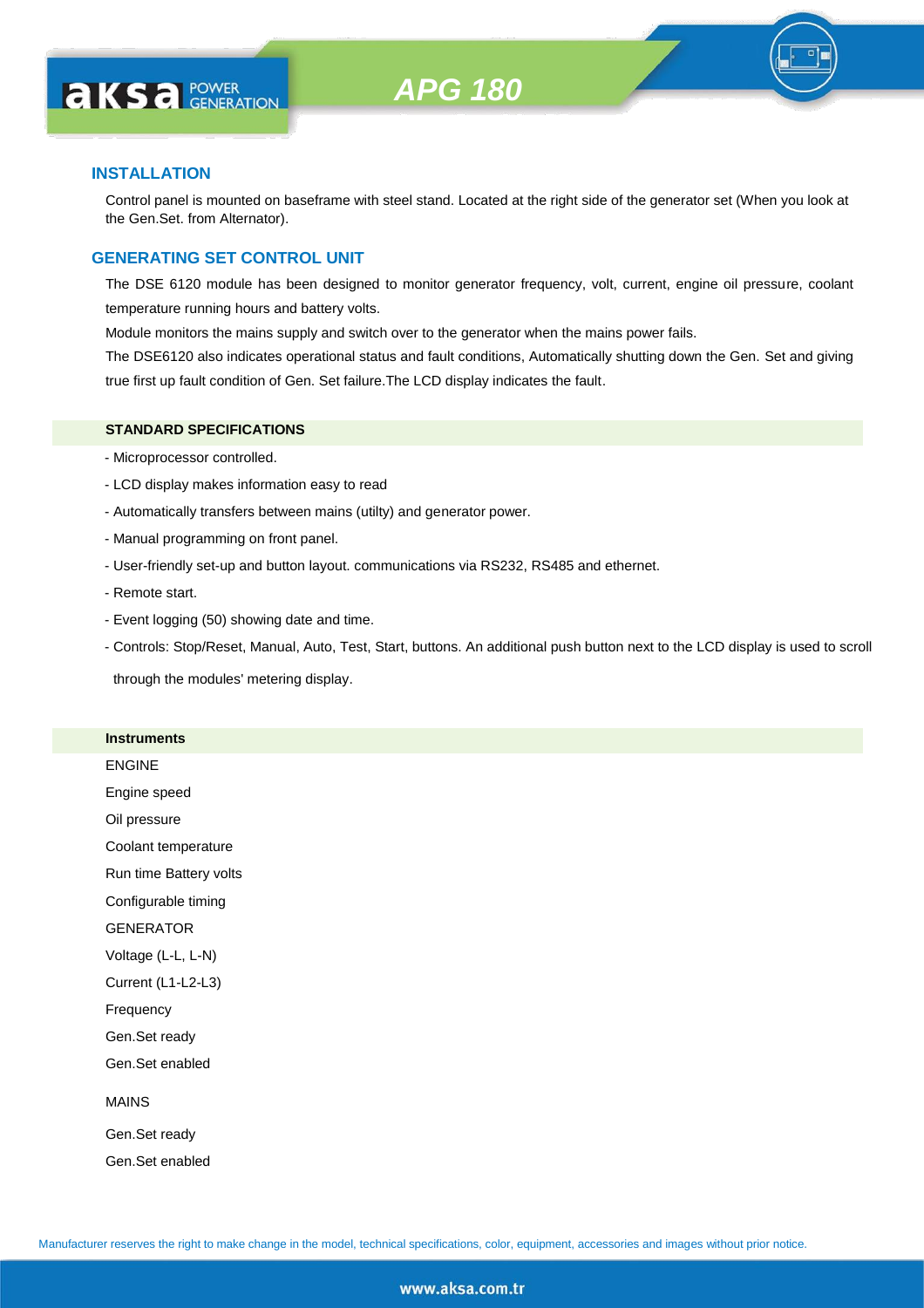



Charge failure

Battery Low/High voltage

Fail to stop

Low/High generator voltage

Under/over generator frequency

Over /Under speed

Low oil pressure

High coolant temperature.

#### SHUT DOWNS

Fail to start Emergency stop Low oil pressure High coolant temperature Over /Under speed Under/Over generator frequency Under/over generator voltage

Oil pressure sensor open

ELECTRICAL TRIP

Generator over current

#### **Options**

Flexible sensor can be controlled with temperature, pressure, percentage (warning/shutdown/electrical trip) Local setting parameters and monitoring from PC to control module with USB connection (max 6 m)

#### **Standards**

Elecrical Safety / EMC compatibility BS EN 60950 Electrical business equipment BS EN 61000-6-2 EMC immunity standard BS EN 61000-6-4 EMC emission standard

#### **STATIC BATTERY CHARGER**

Battery charger is manufactured with switching-mode and SMD technology and it has high efficincy.

Battery charger models' output V-I characteristic is very close to square and output is 5 amper, 13,8 V for 12 volt and 27,6 V for 24 V . Input 198 - 264 volt AC.

The charger is fitted with a protection diode across the output.

Charge fail output is available.

Connect charge fail relay coil between positive output and CF output.

They are equipped with RFI filter to reduce electrical noise radiated from the device

Galvanically isolated input and output typically 4kV for high reliability

Manufacturer reserves the right to make change in the model, technical specifications, color, equipment, accessories and images without prior notice.